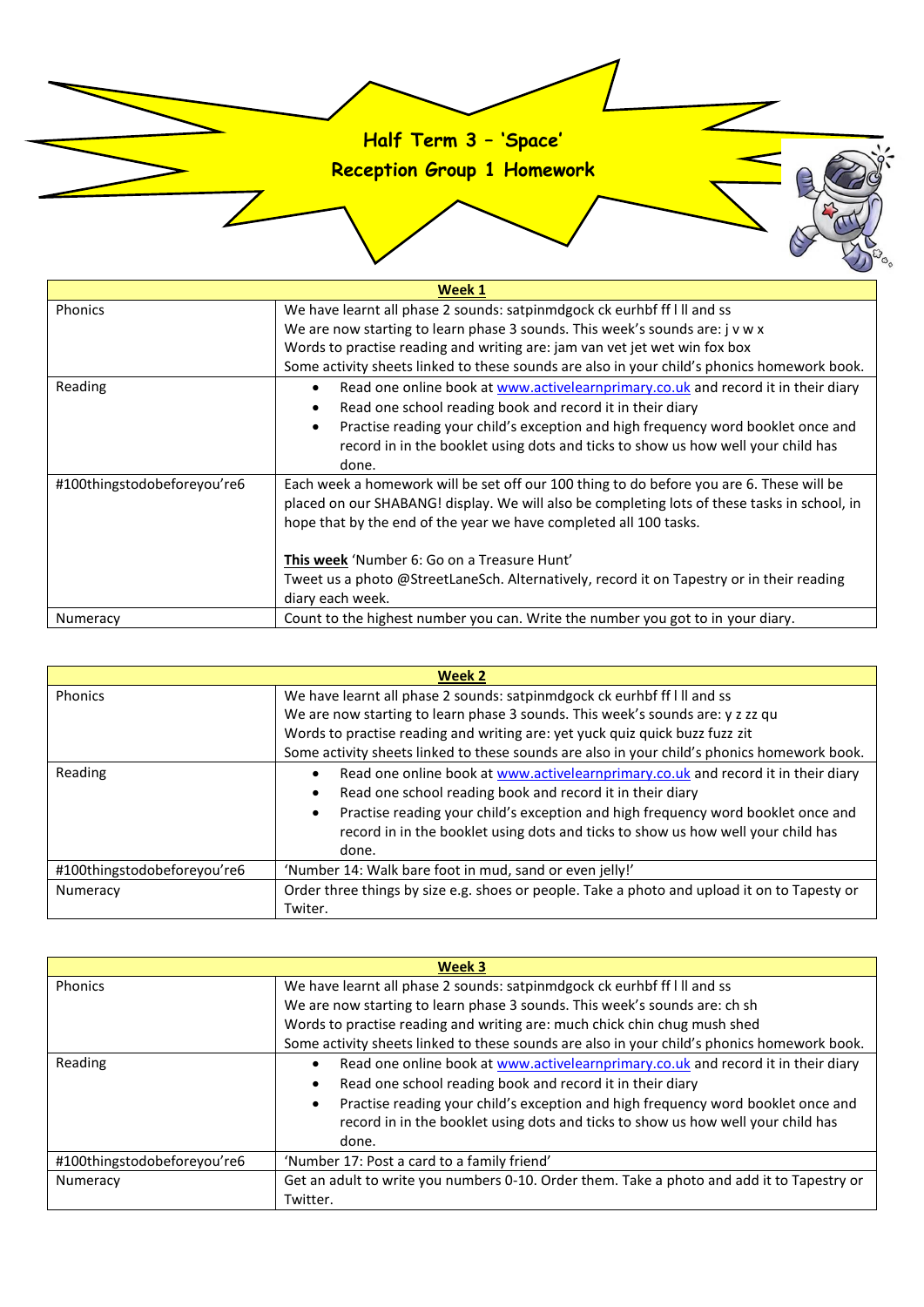| <b>Week 4</b>               |                                                                                                |
|-----------------------------|------------------------------------------------------------------------------------------------|
| Phonics                     | We have learnt all phase 2 sounds: satpinmdgock ck eurhbf ff I II and ss                       |
|                             | We are now starting to learn phase 3 sounds. This week's sounds are: th ng                     |
|                             | Words to practise reading and writing are: moth cloth thing thin thick bath path ring          |
|                             | Some activity sheets linked to these sounds are also in your child's phonics homework book.    |
| Reading                     | Read one online book at www.activelearnprimary.co.uk and record it in their diary<br>$\bullet$ |
|                             | Read one school reading book and record it in their diary<br>٠                                 |
|                             | Practise reading your child's exception and high frequency word booklet once and<br>$\bullet$  |
|                             | record in in the booklet using dots and ticks to show us how well your child has               |
|                             | done.                                                                                          |
| #100thingstodobeforeyou're6 | 'Number 39: Go on a train ride'                                                                |
| Numeracy                    | Play a game using sweets with an adult. Both take a handful of sweets. Who has the most?       |
|                             | Take a photo of you playing the game and upload it to Tapestry or Twitter.                     |

| Week 5                      |                                                                                                 |
|-----------------------------|-------------------------------------------------------------------------------------------------|
| Phonics                     | We have learnt all phase 2 sounds: satpinmdgock ck eurhbf ff I II and ss                        |
|                             | We are now starting to learn phase 3 sounds. This week's sounds are: ai ee                      |
|                             | Words to practise reading and writing are: rain pain wait seem weep jeep                        |
|                             | Some activity sheets linked to these sounds are also in your child's phonics                    |
|                             | homework book.                                                                                  |
| Reading                     | Read one book / menu / magazine / comic and record it in your child's diary.                    |
|                             | Practise reading your child's exception and high frequency word booklet once and record in      |
|                             | in the booklet using dots and ticks to show us how well your child has done.                    |
| #100thingstodobeforeyou're6 | 'Number 60: Play pooh sticks on a bridge over a river'                                          |
| Numeracy                    | Practise counting objects in the house e.g. count shoes, sweets etc. If you can write a post it |
|                             | and label each thing. Take photos of the things you counted and upload them to Tapestry or      |
|                             | Twitter.                                                                                        |

| Week 6                      |                                                                                                                                                                      |
|-----------------------------|----------------------------------------------------------------------------------------------------------------------------------------------------------------------|
| Phonics                     | We have learnt all phase 2 sounds: satpinmdgock ck eurhbf ff I II and ss                                                                                             |
|                             | We are now starting to learn phase 3 sounds. This week's sounds are: igh oa                                                                                          |
|                             | Words to practise reading and writing are: night fight light goat soap loaf                                                                                          |
|                             | Some activity sheets linked to these sounds are also in your child's phonics homework book.                                                                          |
| Reading                     | Read one online book at www.activelearnprimary.co.uk and record it in their diary                                                                                    |
|                             | Read one school reading book and record it in their diary                                                                                                            |
|                             | Practise reading your child's exception and high frequency word booklet once and<br>record in in the booklet using dots and ticks to show us how well your child has |
|                             | done.                                                                                                                                                                |
| #100thingstodobeforeyou're6 | 'Number 49: Eat out at a restaurant'.                                                                                                                                |
| Numeracy                    | Play dominoes. Can you count the total of spots you have? E.g. 1+2 = 3. Take a photo of your                                                                         |
|                             | game and upload it to Twitter or Tapestry.                                                                                                                           |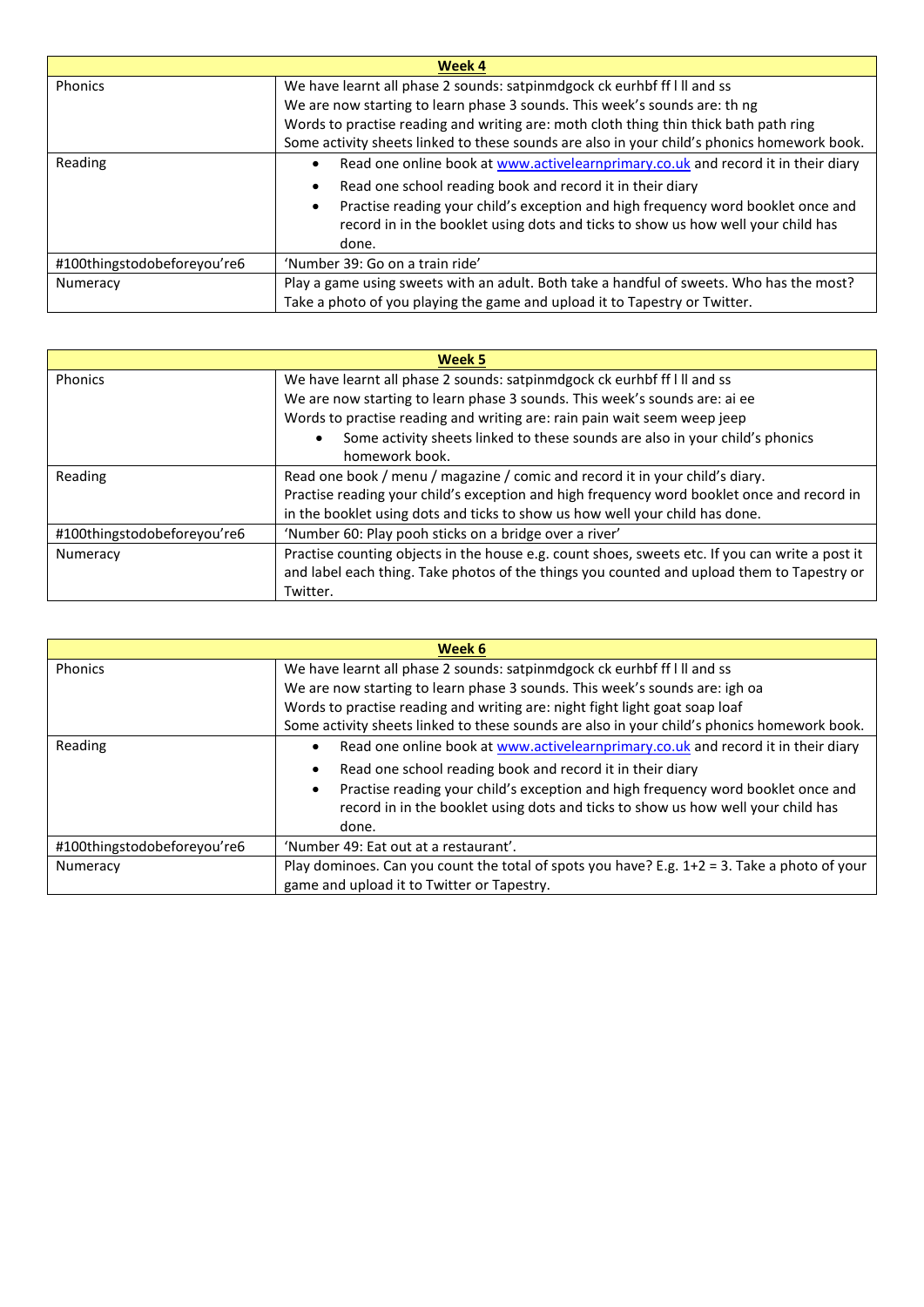## **Half Term 3 – 'Space'**

**Reception Group 1 Homework**

| Week 1                      |                                                                                                                                                                                                                                                                                                                                                                                                                                                                                |
|-----------------------------|--------------------------------------------------------------------------------------------------------------------------------------------------------------------------------------------------------------------------------------------------------------------------------------------------------------------------------------------------------------------------------------------------------------------------------------------------------------------------------|
| <b>Phonics</b>              | We have learnt all phase 2 sounds: satpinmdgock ck eurhbf ff I II and ss<br>We have learnt phase 3 sounds: j v w x y zz z qu ch sh th ng ai ee igh oa oo o oar or ur ow oi<br>This week we are learning our last sounds: air ure ear<br>Children will continue to have phase 3 writing activities in order to practise these sounds.<br>The tricky words your child is learning to read and write (phase 3) are: no go I the to he she<br>we me be was my you they her all are |
| Reading                     | Read one online book at www.activelearnprimary.co.uk and record it in their diary<br>$\bullet$<br>Read one school reading book and record it in their diary<br>Practise reading your child's exception and high frequency word booklet once and<br>record in in the booklet using dots and ticks to show us how well your child has<br>done.                                                                                                                                   |
| #100thingstodobeforeyou're6 | Each week a homework will be set off our 100 thing to do before you are 6. These will be<br>placed on our SHABANG! display. We will also be completing lots of these tasks in school, in<br>hope that by the end of the year we have completed all 100 tasks.<br><b>This week</b> 'Number 6: Go on a Treasure Hunt'<br>Tweet us a photo @StreetLaneSch. Alternatively, record it on Tapestry or in their reading<br>diary each week.                                           |
| Numeracy                    | Count to the highest number you can. Write the number you got to in your diary.                                                                                                                                                                                                                                                                                                                                                                                                |

| Week 2                      |                                                                                                |
|-----------------------------|------------------------------------------------------------------------------------------------|
| Phonics                     | We have learnt all phase 2 sounds: satpinmdgock ck eurhbf ff I II and ss                       |
|                             | We have learnt phase 3 sounds: j v w x y zz z qu ch sh th ng ai ee igh oa oo o oar or ur ow oi |
|                             | air ure ear This week your child will have their phase 3 phonics assessment                    |
|                             | Children will continue to have phase 3 writing activities in order to practise these sounds.   |
|                             | The tricky words your child is learning to read and write (phase 3) are: no go I the to he she |
|                             | we me be was my you they her all are                                                           |
| Reading                     | Read one online book at www.activelearnprimary.co.uk and record it in their diary              |
|                             | Read one school reading book and record it in their diary                                      |
|                             | Practise reading your child's exception and high frequency word booklet once and               |
|                             | record in in the booklet using dots and ticks to show us how well your child has               |
|                             | done.                                                                                          |
| #100thingstodobeforeyou're6 | 'Number 14: Walk bare foot in mud, sand or even jelly!'                                        |
| Numeracy                    | Order three things by size e.g. shoes or people. Take a photo and upload it on to Tapesty or   |
|                             | Twitter. If you can challenge yourself and order 4 or 5 things.                                |

| Week 3  |                                                                                                |  |
|---------|------------------------------------------------------------------------------------------------|--|
| Phonics | We have learnt all phase 2 sounds: satpinmdgock ck eurhbf ff I II and ss                       |  |
|         | We have learnt phase 3 sounds: j v w x y zz z qu ch sh th ng ai ee igh oa oo o oar or ur ow oi |  |
|         | air ure ear                                                                                    |  |
|         | Children will continue to have phase 3 writing activities in order to practise these sounds.   |  |
|         | The tricky words your child is learning to read and write (phase 3) are: no go I the to he she |  |
|         | we me be was my you they her all are                                                           |  |
| Reading | Read one online book at www.activelearnprimary.co.uk and record it in their diary              |  |
|         | Read one school reading book and record it in their diary                                      |  |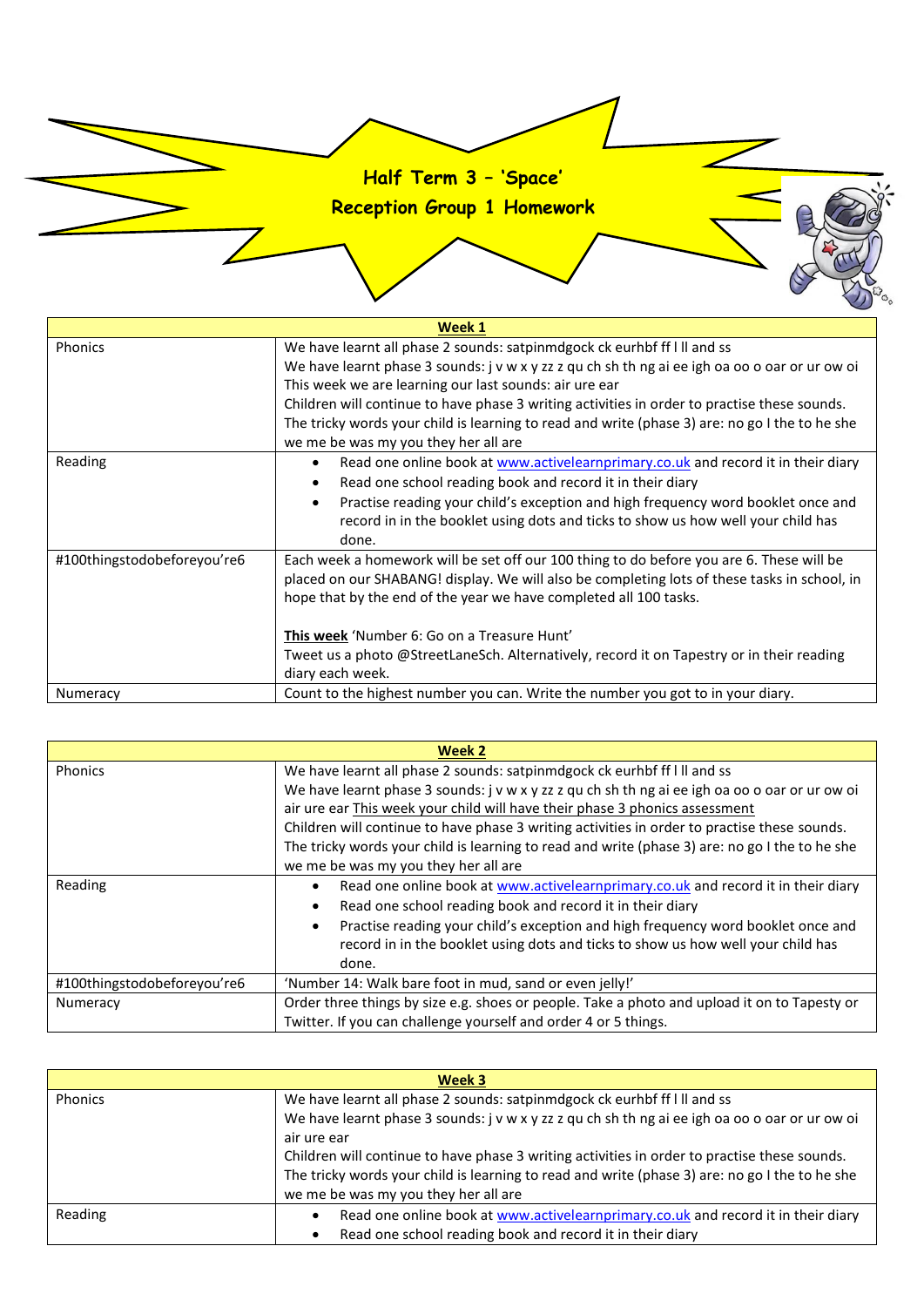|                             | Practise reading your child's exception and high frequency word booklet once and<br>record in in the booklet using dots and ticks to show us how well your child has<br>done. |
|-----------------------------|-------------------------------------------------------------------------------------------------------------------------------------------------------------------------------|
| #100thingstodobeforeyou're6 | 'Number 17: Post a card to a family friend'                                                                                                                                   |
| Numeracy                    | Get an adult to write you numbers 0-20. Order them. Take a photo and add it to Tapestry or                                                                                    |
|                             | Twitter. If you want a challenge try numbers to 30.                                                                                                                           |

| Week 4                      |                                                                                                                                                                      |
|-----------------------------|----------------------------------------------------------------------------------------------------------------------------------------------------------------------|
| <b>Phonics</b>              | We have learnt all phase 2 sounds: satpinmdgock ck eurhbf ff I II and ss                                                                                             |
|                             | We have learnt phase 3 sounds: j v w x y zz z qu ch sh th ng ai ee igh oa oo o oar or ur ow oi<br>air ure ear                                                        |
|                             | Children will continue to have phase 3 writing activities in order to practise these sounds.                                                                         |
|                             | The tricky words your child is learning to read and write (phase 3) are: no go I the to he she                                                                       |
|                             | we me be was my you they her all are                                                                                                                                 |
| Reading                     | Read one online book at www.activelearnprimary.co.uk and record it in their diary                                                                                    |
|                             | Read one school reading book and record it in their diary                                                                                                            |
|                             | Practise reading your child's exception and high frequency word booklet once and<br>record in in the booklet using dots and ticks to show us how well your child has |
|                             | done.                                                                                                                                                                |
| #100thingstodobeforeyou're6 | 'Number 39: Go on a train ride'                                                                                                                                      |
| Numeracy                    | Play a game using sweets with an adult. Both take a handful of sweets. Who has the most?                                                                             |
|                             | Take a photo of you playing the game and upload it to Tapestry or Twitter. If you want a                                                                             |
|                             | challenge label each amount with a post it showing the number                                                                                                        |

| Week 5                      |                                                                                                 |
|-----------------------------|-------------------------------------------------------------------------------------------------|
| Phonics                     | We have learnt all phase 2 sounds: satpinmdgock ck eurhbf ff I II and ss                        |
|                             | We have learnt phase 3 sounds: j v w x y zz z qu ch sh th ng ai ee igh oa oo o oar or ur ow oi  |
|                             | air ure ear                                                                                     |
|                             | Children will continue to have phase 3 writing activities in order to practise these sounds.    |
|                             | The tricky words your child is learning to read and write (phase 3) are: no go I the to he she  |
|                             | we me be was my you they her all are                                                            |
| Reading                     | Read one book / menu / magazine / comic and record it in your child's diary.                    |
|                             | Practise reading your child's exception and high frequency word booklet once and record in      |
|                             | in the booklet using dots and ticks to show us how well your child has done.                    |
| #100thingstodobeforeyou're6 | 'Number 60: Play pooh sticks on a bridge over a river'                                          |
| Numeracy                    | Practise counting objects in the house e.g. count shoes, sweets etc. If you can write a post it |
|                             | and label each thing. Take photos of the things you counted and upload them to Tapestry or      |
|                             | Twitter.                                                                                        |

| Week 6                      |                                                                                                                                                                      |  |  |  |  |
|-----------------------------|----------------------------------------------------------------------------------------------------------------------------------------------------------------------|--|--|--|--|
| <b>Phonics</b>              | We have learnt all phase 2 sounds: satpinmdgock ck eurhbf ff I II and ss                                                                                             |  |  |  |  |
|                             | We have learnt phase 3 sounds: j v w x y zz z qu ch sh th ng ai ee igh oa oo o oar or ur ow oi<br>air ure ear                                                        |  |  |  |  |
|                             | Children will continue to have phase 3 writing activities in order to practise these sounds.                                                                         |  |  |  |  |
|                             | The tricky words your child is learning to read and write (phase 3) are: no go I the to he she                                                                       |  |  |  |  |
|                             | we me be was my you they her all are                                                                                                                                 |  |  |  |  |
| Reading                     | Read one online book at www.activelearnprimary.co.uk and record it in their diary                                                                                    |  |  |  |  |
|                             | Read one school reading book and record it in their diary<br>٠                                                                                                       |  |  |  |  |
|                             | Practise reading your child's exception and high frequency word booklet once and<br>record in in the booklet using dots and ticks to show us how well your child has |  |  |  |  |
|                             | done.                                                                                                                                                                |  |  |  |  |
| #100thingstodobeforeyou're6 | 'Number 49: Eat out at a restaurant'.                                                                                                                                |  |  |  |  |
| Numeracy                    | Play dominoes. Can you count the total of spots you have? E.g. $1+2 = 3$ . Take a photo of your                                                                      |  |  |  |  |
|                             | game and upload it to Twitter or Tapestry. If you want a challenge try and write the                                                                                 |  |  |  |  |
|                             | addition.                                                                                                                                                            |  |  |  |  |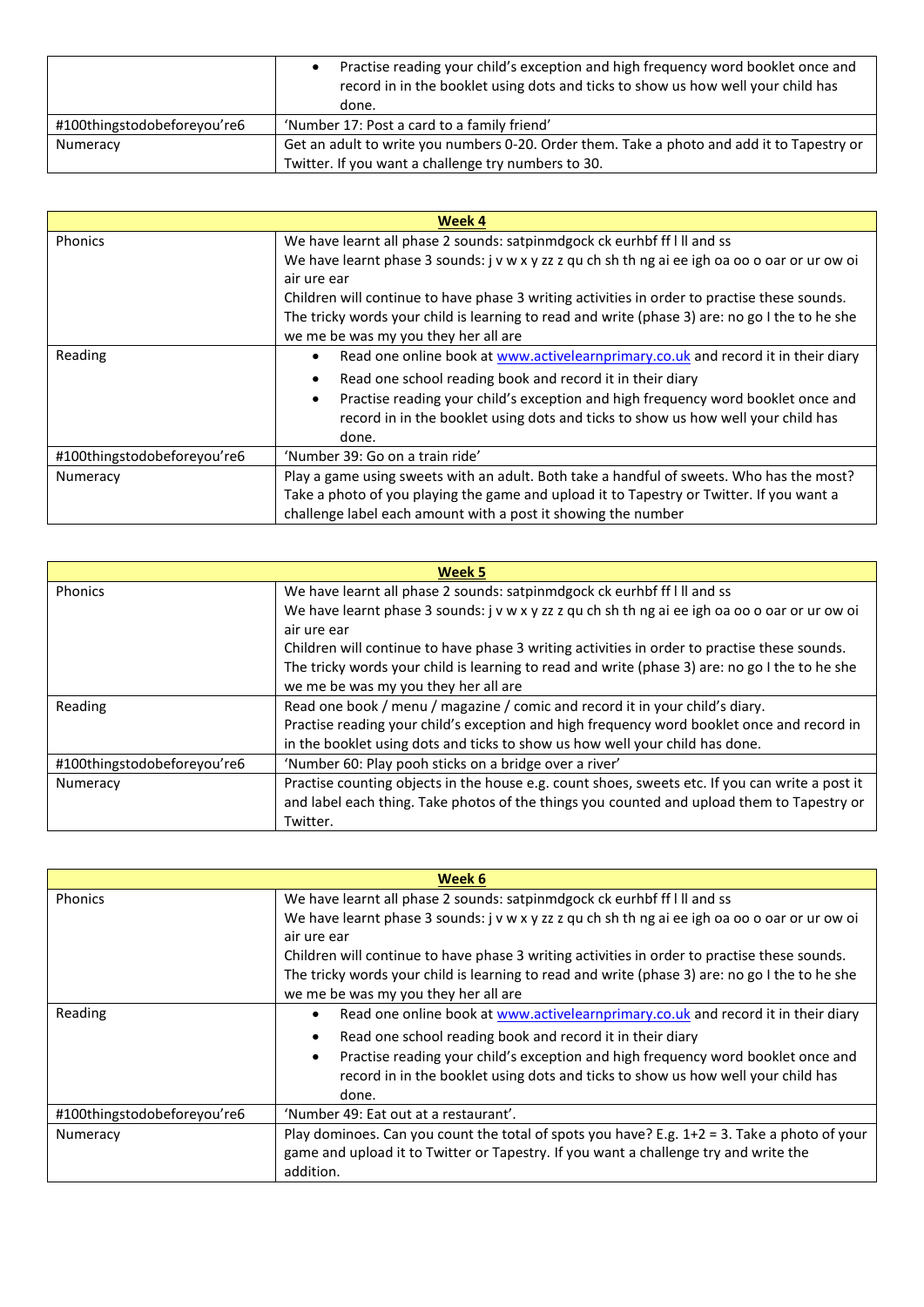

**Year 1 Homework**

| Week 1                      |                                                                                                                                                                                                                                                               |  |
|-----------------------------|---------------------------------------------------------------------------------------------------------------------------------------------------------------------------------------------------------------------------------------------------------------|--|
| Phonics                     | This week we have focused on the sound: a-e (race, game, made, make)                                                                                                                                                                                          |  |
|                             | In year 1, children have a phonics screening test. Therefore, throughout the year we will be                                                                                                                                                                  |  |
|                             | practising reading / writing real and fake words using each sound we learn.                                                                                                                                                                                   |  |
|                             | Please see their phonics book to complete this week's home work.                                                                                                                                                                                              |  |
|                             | http://www.phonicsplay.co.uk/PicnicOnPluto.html is a great game for preparing your child                                                                                                                                                                      |  |
|                             | for the phonics screening. You could play this each week to practise the focus sound.                                                                                                                                                                         |  |
| Reading                     | Read one online book at www.activelearnprimary.co.uk and record it in their diary<br>$\bullet$                                                                                                                                                                |  |
|                             | Read one school reading book and record it in their diary                                                                                                                                                                                                     |  |
|                             | Practise reading your child's exception and high frequency word booklet once and<br>$\bullet$                                                                                                                                                                 |  |
|                             | record in in the booklet using dots and ticks to show us how well your child has                                                                                                                                                                              |  |
|                             | done.                                                                                                                                                                                                                                                         |  |
| #100thingstodobeforeyou're6 | Each week a homework will be set off our 100 thing to do before you are 6. These will be<br>placed on our SHABANG! display. We will also be completing lots of these tasks in school, in<br>hope that by the end of the year we have completed all 100 tasks. |  |
|                             |                                                                                                                                                                                                                                                               |  |
|                             | This week 'Number 6: Go on a Treasure Hunt'                                                                                                                                                                                                                   |  |
|                             | Tweet us a photo @StreetLaneSch. Alternatively, record it on Tapestry or in their reading                                                                                                                                                                     |  |
|                             | diary each week.                                                                                                                                                                                                                                              |  |
| Maths                       | Count in 2s forwards and if you want a challenge backwards. Get an adult to write how well                                                                                                                                                                    |  |
|                             | you did in your diary. If you feel like writing the numbers tweet us a picture of you 2s                                                                                                                                                                      |  |
|                             | sequence.                                                                                                                                                                                                                                                     |  |
| <b>Mathletics</b>           | Each week please complete the online assigned task over the weekend. This will show you                                                                                                                                                                       |  |
|                             | what we have been working on in class.                                                                                                                                                                                                                        |  |

| Week 2                      |                                                                                                |  |  |  |  |  |
|-----------------------------|------------------------------------------------------------------------------------------------|--|--|--|--|--|
| <b>Phonics</b>              | This week we have focused on the sound: e-e (Pete, theme, even)                                |  |  |  |  |  |
|                             | In year 1, children have a phonics screening test. Therefore, throughout the year we will be   |  |  |  |  |  |
|                             | practising reading / writing real and fake words using each sound we learn.                    |  |  |  |  |  |
|                             | Please see their phonics book to complete this week's home work.                               |  |  |  |  |  |
|                             | http://www.phonicsplay.co.uk/PicnicOnPluto.html is a great game for preparing your child       |  |  |  |  |  |
|                             | for the phonics screening. You could play this each week to practise the focus sound.          |  |  |  |  |  |
| Reading                     | Read one online book at www.activelearnprimary.co.uk and record it in their diary<br>$\bullet$ |  |  |  |  |  |
|                             | Read one school reading book and record it in their diary                                      |  |  |  |  |  |
|                             | Practise reading your child's exception and high frequency word booklet once and               |  |  |  |  |  |
|                             | record in in the booklet using dots and ticks to show us how well your child has               |  |  |  |  |  |
|                             | done.                                                                                          |  |  |  |  |  |
| #100thingstodobeforeyou're6 | 'Number 14: Walk bare foot in mud, sand or even jelly!'                                        |  |  |  |  |  |
| Maths                       | Count in 10s forwards and if you want a challenge backwards. Get an adult to write how         |  |  |  |  |  |
|                             | well you did in your diary. If you feel like writing the numbers tweet us a picture of you 2s  |  |  |  |  |  |
|                             | sequence.                                                                                      |  |  |  |  |  |
| <b>Mathletics</b>           | Each week please complete the online assigned task over the weekend. This will show you        |  |  |  |  |  |
|                             | what we have been working on in class.                                                         |  |  |  |  |  |

| Week 3         |                                                                                              |  |
|----------------|----------------------------------------------------------------------------------------------|--|
| <b>Phonics</b> | This week we have focused on the sound: i-e                                                  |  |
|                | In year 1, children have a phonics screening test. Therefore, throughout the year we will be |  |
|                | practising reading / writing real and fake words using each sound we learn.                  |  |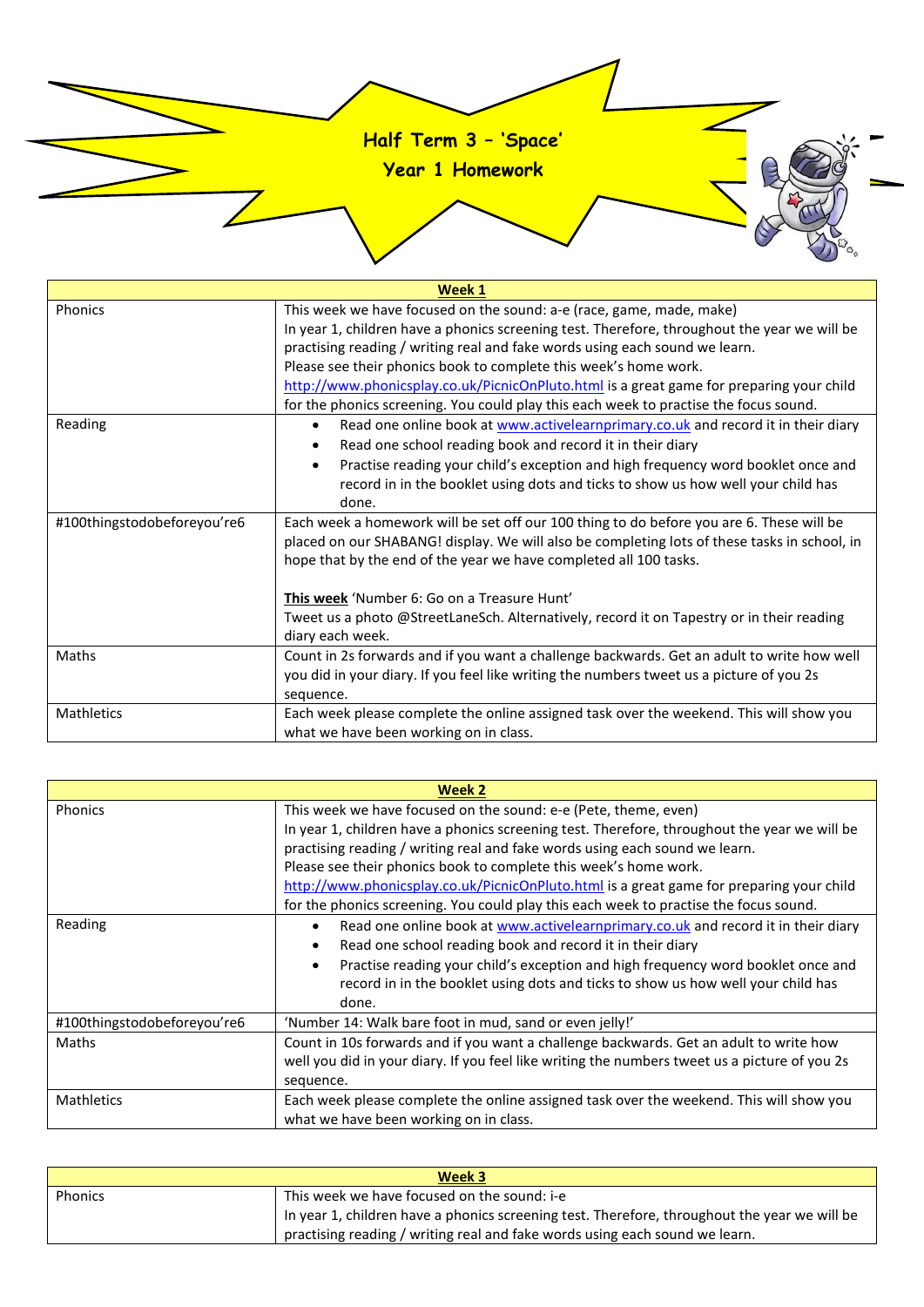|                             | Please see their phonics book to complete this week's home work.                               |  |  |  |  |  |
|-----------------------------|------------------------------------------------------------------------------------------------|--|--|--|--|--|
|                             | http://www.phonicsplay.co.uk/PicnicOnPluto.html is a great game for preparing your child       |  |  |  |  |  |
|                             | for the phonics screening. You could play this each week to practise the focus sound.          |  |  |  |  |  |
| Reading                     | Read one online book at www.activelearnprimary.co.uk and record it in their diary<br>$\bullet$ |  |  |  |  |  |
|                             | Read one school reading book and record it in their diary<br>$\bullet$                         |  |  |  |  |  |
|                             | Practise reading your child's exception and high frequency word booklet once and<br>$\bullet$  |  |  |  |  |  |
|                             | record in in the booklet using dots and ticks to show us how well your child has               |  |  |  |  |  |
|                             | done.                                                                                          |  |  |  |  |  |
| #100thingstodobeforeyou're6 | 'Number 17: Post a card to a family friend'                                                    |  |  |  |  |  |
| Maths                       | Count in 5s forwards and if you want a challenge backwards. Get an adult to write how well     |  |  |  |  |  |
|                             | you did in your diary. If you feel like writing the numbers tweet us a picture of you 2s       |  |  |  |  |  |
|                             | sequence.                                                                                      |  |  |  |  |  |
| <b>Mathletics</b>           | Each week please complete the online assigned task over the weekend. This will show you        |  |  |  |  |  |
|                             | what we have been working on in class.                                                         |  |  |  |  |  |

| Week 4                      |                                                                                               |  |  |  |  |
|-----------------------------|-----------------------------------------------------------------------------------------------|--|--|--|--|
| <b>Phonics</b>              | This week we have focused on the sound: o-e (bone, phone, alone)                              |  |  |  |  |
|                             | In year 1, children have a phonics screening test. Therefore, throughout the year we will be  |  |  |  |  |
|                             | practising reading / writing real and fake words using each sound we learn.                   |  |  |  |  |
|                             | Please see their phonics book to complete this week's home work.                              |  |  |  |  |
|                             | http://www.phonicsplay.co.uk/PicnicOnPluto.html is a great game for preparing your child      |  |  |  |  |
|                             | for the phonics screening. You could play this each week to practise the focus sound.         |  |  |  |  |
| Reading                     | Read one online book at www.activelearnprimary.co.uk and record it in their diary             |  |  |  |  |
|                             | Read one school reading book and record it in their diary<br>٠                                |  |  |  |  |
|                             | Practise reading your child's exception and high frequency word booklet once and<br>$\bullet$ |  |  |  |  |
|                             | record in in the booklet using dots and ticks to show us how well your child has              |  |  |  |  |
|                             | done.                                                                                         |  |  |  |  |
| #100thingstodobeforeyou're6 | 'Number 39: Go on a train ride'                                                               |  |  |  |  |
| Maths                       | Write all your numbers to at least 100! Take a photo and tweet it in or bring your piece of   |  |  |  |  |
|                             | paper in and we'll do it for you!                                                             |  |  |  |  |
| <b>Mathletics</b>           | Each week please complete the online assigned task over the weekend. This will show you       |  |  |  |  |
|                             | what we have been working on in class.                                                        |  |  |  |  |

| Week 5                      |                                                                                                                                                                                                                                                                                                                                                                                                                                                                                                                                                                                                                                                                                              |  |  |  |  |  |
|-----------------------------|----------------------------------------------------------------------------------------------------------------------------------------------------------------------------------------------------------------------------------------------------------------------------------------------------------------------------------------------------------------------------------------------------------------------------------------------------------------------------------------------------------------------------------------------------------------------------------------------------------------------------------------------------------------------------------------------|--|--|--|--|--|
| Phonics                     | This week we have focused on the sound: u-e<br>In year 1, children have a phonics screening test. Therefore, throughout the year we will be                                                                                                                                                                                                                                                                                                                                                                                                                                                                                                                                                  |  |  |  |  |  |
|                             | practising reading / writing real and fake words using each sound we learn.<br>Please see their phonics book to complete this week's home work.                                                                                                                                                                                                                                                                                                                                                                                                                                                                                                                                              |  |  |  |  |  |
|                             | http://www.phonicsplay.co.uk/PicnicOnPluto.html is a great game for preparing your child<br>for the phonics screening. You could play this each week to practise the focus sound.                                                                                                                                                                                                                                                                                                                                                                                                                                                                                                            |  |  |  |  |  |
| Reading                     | We have learnt all phase 2 sounds: satpinmdgock ck eurhbf ff I II and ss<br>Practise hearing initial sounds in words e.g. what does dog start with? Record any<br>$\bullet$<br>they get correct on tapestry or in their diary<br>Practise making CVC words with these sounds and blend them together.<br>$\bullet$<br>Read one online book at www.activelearnprimary.co.uk and record it in their diary<br>$\bullet$<br>Read one school reading book and record it in their diary<br>$\bullet$<br>Practise reading your child's exception and high frequency word booklet once and<br>$\bullet$<br>record in in the booklet using dots and ticks to show us how well your child has<br>done. |  |  |  |  |  |
| #100thingstodobeforeyou're6 | 'Number 60: Play pooh sticks on a bridge over a river'                                                                                                                                                                                                                                                                                                                                                                                                                                                                                                                                                                                                                                       |  |  |  |  |  |
| Maths                       | Adding on a number line. Get an adult to write you an addition e.g. $14 + 5 =$ circle the<br>biggest number. Start on that number on your blank number line. Now do as many jumps as<br>the smaller number. Then count forward and label the jumps. Which number did you land<br>on? How many can you do? Tweet us a picture of your work or bring it in and we will do it<br>for you!                                                                                                                                                                                                                                                                                                       |  |  |  |  |  |
| <b>Mathletics</b>           | Each week please complete the online assigned task over the weekend. This will show you<br>what we have been working on in class.                                                                                                                                                                                                                                                                                                                                                                                                                                                                                                                                                            |  |  |  |  |  |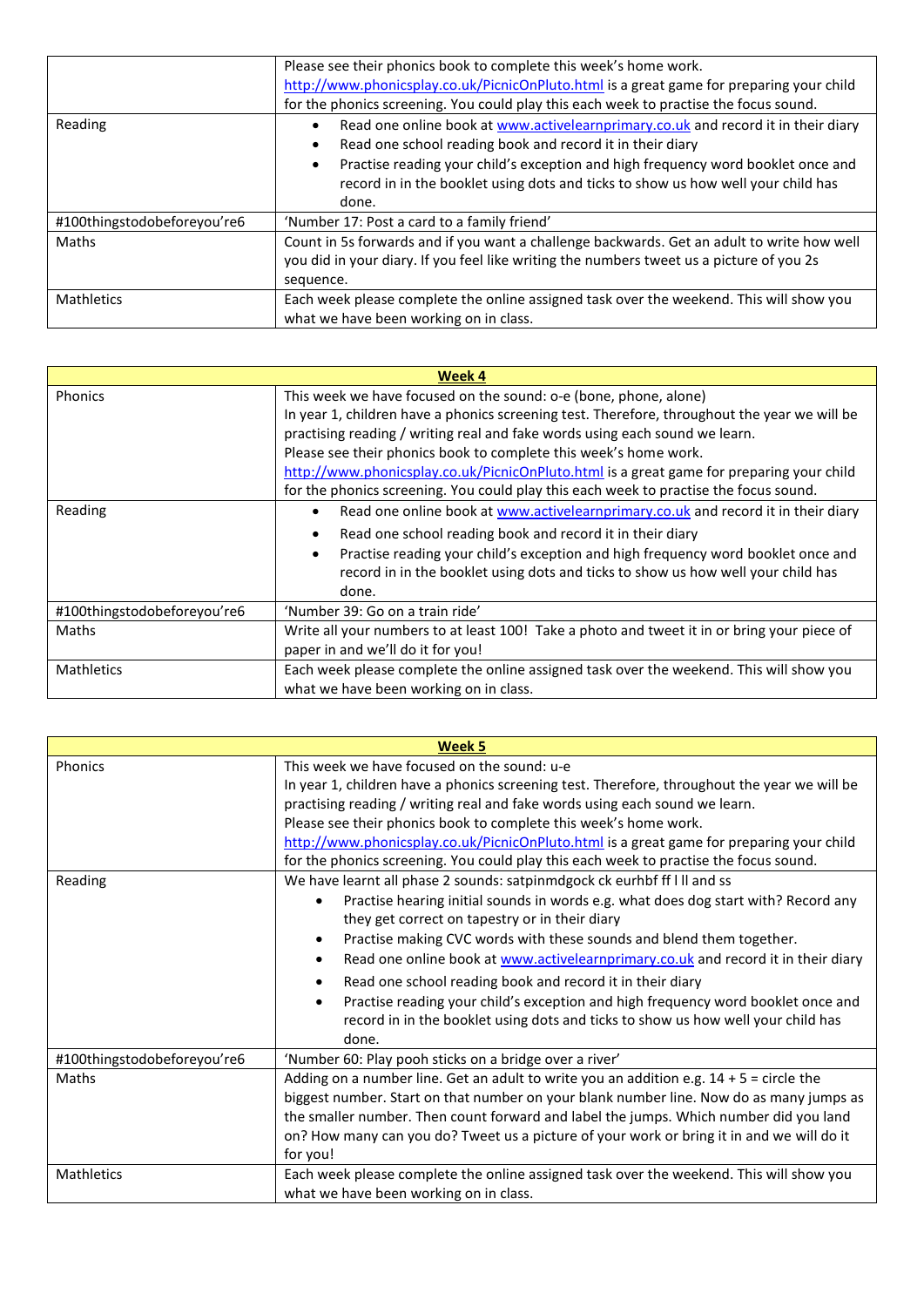| Week 6                      |                                                                                                                                                                                                                                                                                                                                                                                                                                                                                                                   |  |
|-----------------------------|-------------------------------------------------------------------------------------------------------------------------------------------------------------------------------------------------------------------------------------------------------------------------------------------------------------------------------------------------------------------------------------------------------------------------------------------------------------------------------------------------------------------|--|
| <b>Phonics</b>              | This week we have focused on the sound: ey (money, honey, turkey, jockey)<br>In year 1, children have a phonics screening test. Therefore, throughout the year we will be<br>practising reading / writing real and fake words using each sound we learn.<br>Please see their phonics book to complete this week's home work.<br>http://www.phonicsplay.co.uk/PicnicOnPluto.html is a great game for preparing your child<br>for the phonics screening. You could play this each week to practise the focus sound. |  |
| Reading                     | Read one online book at www.activelearnprimary.co.uk and record it in their diary<br>$\bullet$<br>Read one school reading book and record it in their diary<br>Practise reading your child's exception and high frequency word booklet once and<br>record in in the booklet using dots and ticks to show us how well your child has<br>done.                                                                                                                                                                      |  |
| #100thingstodobeforeyou're6 | 'Number 49: Eat out at a restaurant'.                                                                                                                                                                                                                                                                                                                                                                                                                                                                             |  |
| Maths                       | Subtractng on a number line. Get an adult to write you a subtraction e.g. 20 - 5 = How many<br>do we start with? Write this number on the right hand side of your number line. How many<br>do you take away?Draw that many jumps jumping backwards. Then count backwards.<br>Which number did you land on? How many can you do? Tweet us a picture of your work or<br>bring it in and we will do it for you!                                                                                                      |  |
| <b>Mathletics</b>           | Each week please complete the online assigned task over the weekend. This will show you<br>what we have been working on in class.                                                                                                                                                                                                                                                                                                                                                                                 |  |